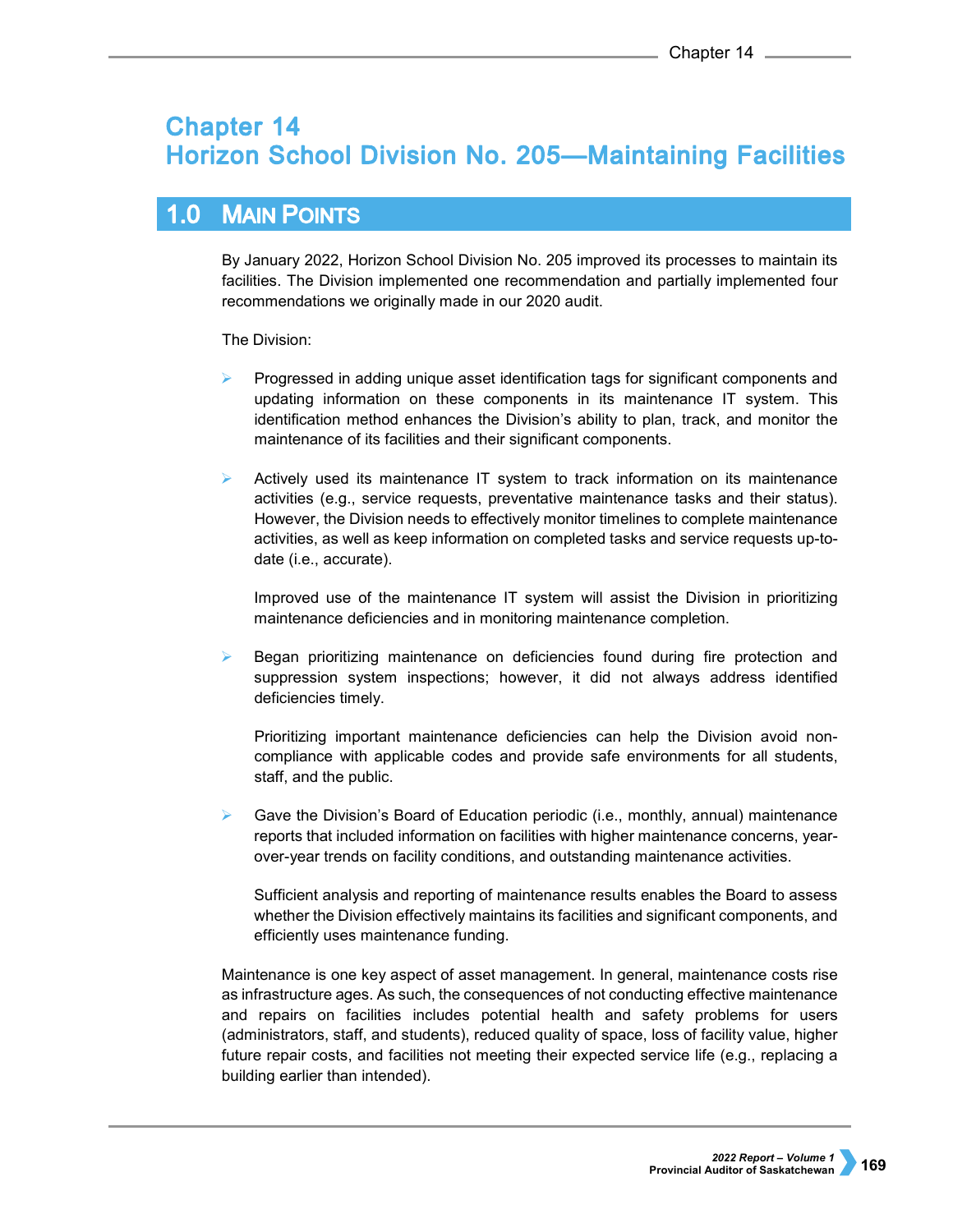## **INTRODUCTION**  $2.0\,$

## $2.1$ **Background**

Under *The Education Act, 1995*, and related regulations, the Ministry of Education is responsible for providing leadership and direction to the pre-kindergarten through Grade 12 education sector. This includes providing school divisions with leadership in all areas, which includes facility maintenance. The Act requires the Ministry to review and approve school divisions' estimated expenditures and significant capital projects.[1](#page-1-0) Each year, the Ministry gives divisions funding to operate, including facility maintenance funding.

The Ministry expects divisions to maintain facilities in satisfactory operating condition.<sup>[2](#page-1-1)</sup>

The Act gives each school division's Board of Education the authority to administer and manage the educational affairs of its division and to exercise general supervision and control over the schools in the school division.

Under the Act, a school division is responsible for:

- Providing and maintaining school accommodation, equipment, and facilities necessary for the educational programs and instructional services approved by the school division for each of its schools
- Setting out procedures with respect to the maintenance of school accommodations for maintaining satisfactory standards of comfort, safety and sanitation for students and other users

Horizon School Division No. 205 is located in central Saskatchewan. The Division owns 38 of the 4[3](#page-1-2) schools it operates. $3 \ln 2020 - 21$ , the Division spent \$3.8 million (2019–20: \$1.8 million) specifically on maintenance of its facilities (e.g., contracted maintenance, renovations, supplies).[4](#page-1-3)

## **Focus of Follow-Up Audit**  $2.2$

This chapter describes our first follow-up audit of management's actions on the recommendations we made in 2020.

In 2020, we assessed Horizon School Division No. 205's processes to maintain its facilities. Our *2020 Report – Volume 1*, Chapter 8, concluded that for the 12-month period ended September 30, 2019, the Division had effective processes to maintain its facilities, except for the areas outlined in our five recommendations.

-

<span id="page-1-0"></span><sup>1</sup> *The Education Act* requires the Ministry to approve capital projects of school divisions costing more than \$1 million (i.e., major), which include renovations to buildings. The Ministry may also supply school divisions with capital grants to help fund renovations (s. 311) and to assist with preventative maintenance and repairs costing less than \$1 million (i.e., minor). It may appoint a person to provide advice with respect to approval of plans for the maintenance of school buildings  $(s. 4(1.1) (k))$ .

<sup>2</sup> *Ministry of Education Preventable Maintenance and Renewal Funding Program Policy Guidelines*, Revised July 1, 2017,

<span id="page-1-2"></span><span id="page-1-1"></span><sup>&</sup>lt;u>pubsaskdev.blob.core.windows.net/pubsask-prod/87251/87251-PMR\_Funding\_Program – Guidelines.pdf</u> (9 March 2022).<br><sup>3</sup> The Division supplies staff and support to five schools in its area it does not own—three Hutterite schoo school, and a school on George Gordon First Nation.

<span id="page-1-3"></span><sup>4</sup> Adapted from information obtained from Horizon School Division No. 205's financial system.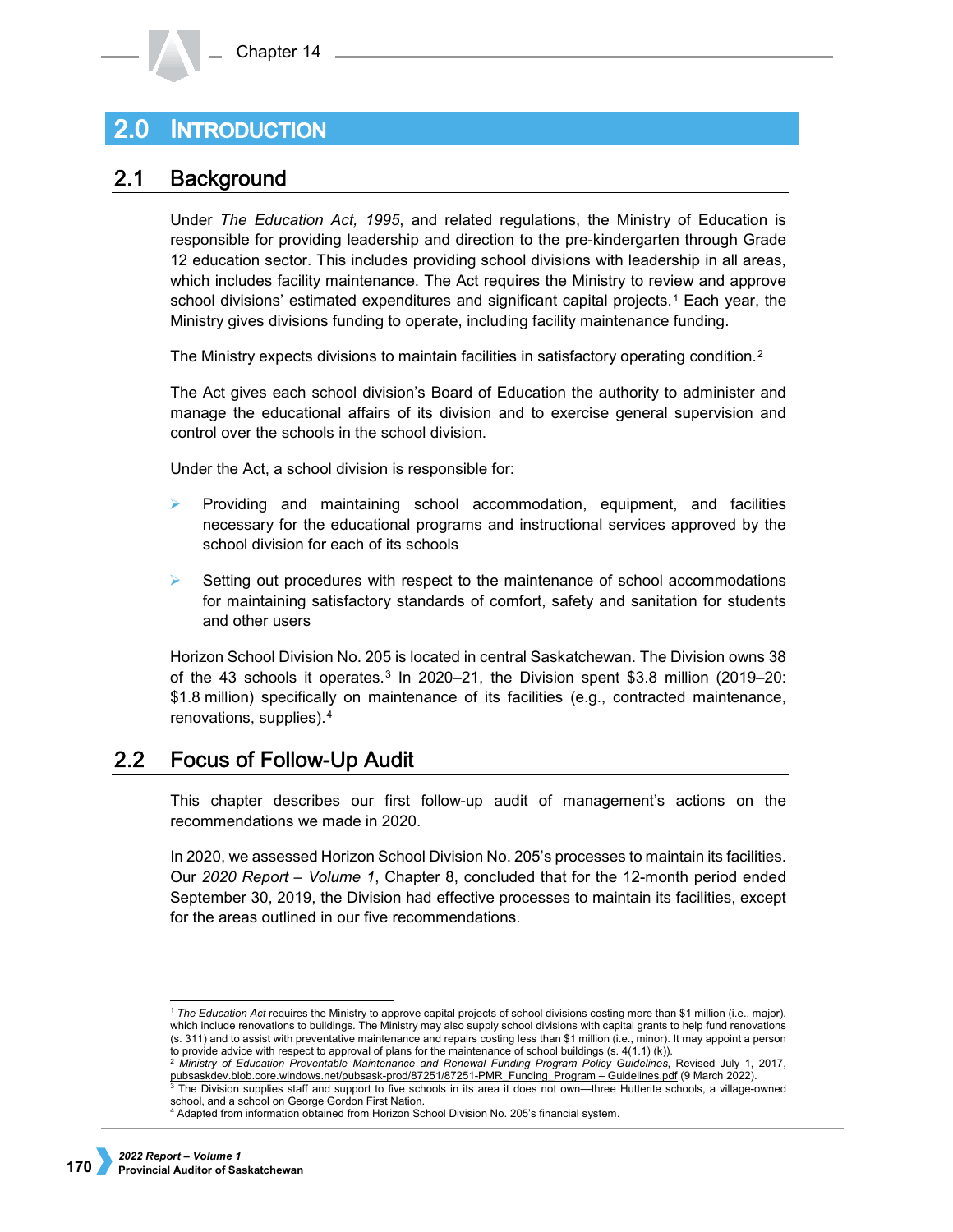To conduct this audit engagement, we followed the standards for assurance engagements published in the *CPA Canada Handbook—Assurance* (CSAE 3001). To evaluate the Division's progress toward meeting our recommendations, we used the relevant criteria from the original audit. Division management agreed with the criteria in the original audit.

To perform this follow-up audit, we reviewed facility maintenance policies and procedures, interviewed facilities management staff, and reviewed documentation in the maintenance IT system for significant components (e.g., fire alarm inspection certificates). We also conducted analysis and tested information documented in its maintenance IT system (e.g., time to complete service requests and preventative maintenance tasks). In addition, we reviewed facility maintenance reports presented to the Board.

## **STATUS OF RECOMMENDATIONS**  $3.0<sub>1</sub>$

This section sets out each recommendation including the date on which the Standing Committee on Public Accounts agreed to the recommendation, the status of the recommendation at January 31, 2022, and Horizon School Division No. 205's actions up to that date.

# $3.1$ Need to Identify and Address Fire Protection and Suppression **System Deficiencies in a Timely Way**

*We recommended Horizon School Division No. 205 prioritize all identified maintenance deficiencies associated with fire protection and suppression systems and boilers to enable determination of the nature and timing of necessary maintenance. (2020 Report – Volume 1,* p. 92, Recommendation 1; Public Accounts Committee agreement January 12, 2022)

**Status**—Partially Implemented

Horizon School Division No. 205 had current boiler inspections done but did not always have updated fire protection and suppression system inspection certificates in its IT system, nor did it always address deficiencies found during inspections in a timely way.

All 16 boilers we tested had current inspection certificates.

The Division uses its IT system to track the inspection results of its fire protection and suppression systems. The Division indicated it does not have the in-house capacity (i.e., personnel skills) to conduct fire protection and suppression system inspections.[5](#page-2-0) Therefore, the Division has contracted with third-party inspectors to inspect these systems, which are to occur annually. Once the contracted inspector completes an inspection, the Division receives an inspection certificate and is supposed to upload the certificate to its IT system.

We found the Division did not have an updated inspection certificate in its IT system for three of the eight fire protection and suppression systems we tested. Two of these systems were overdue for an annual inspection by approximately two months (i.e., expired

<span id="page-2-0"></span> $^5$  The Division considers fire alarms and sprinklers to be part of its fire protection and suppression systems.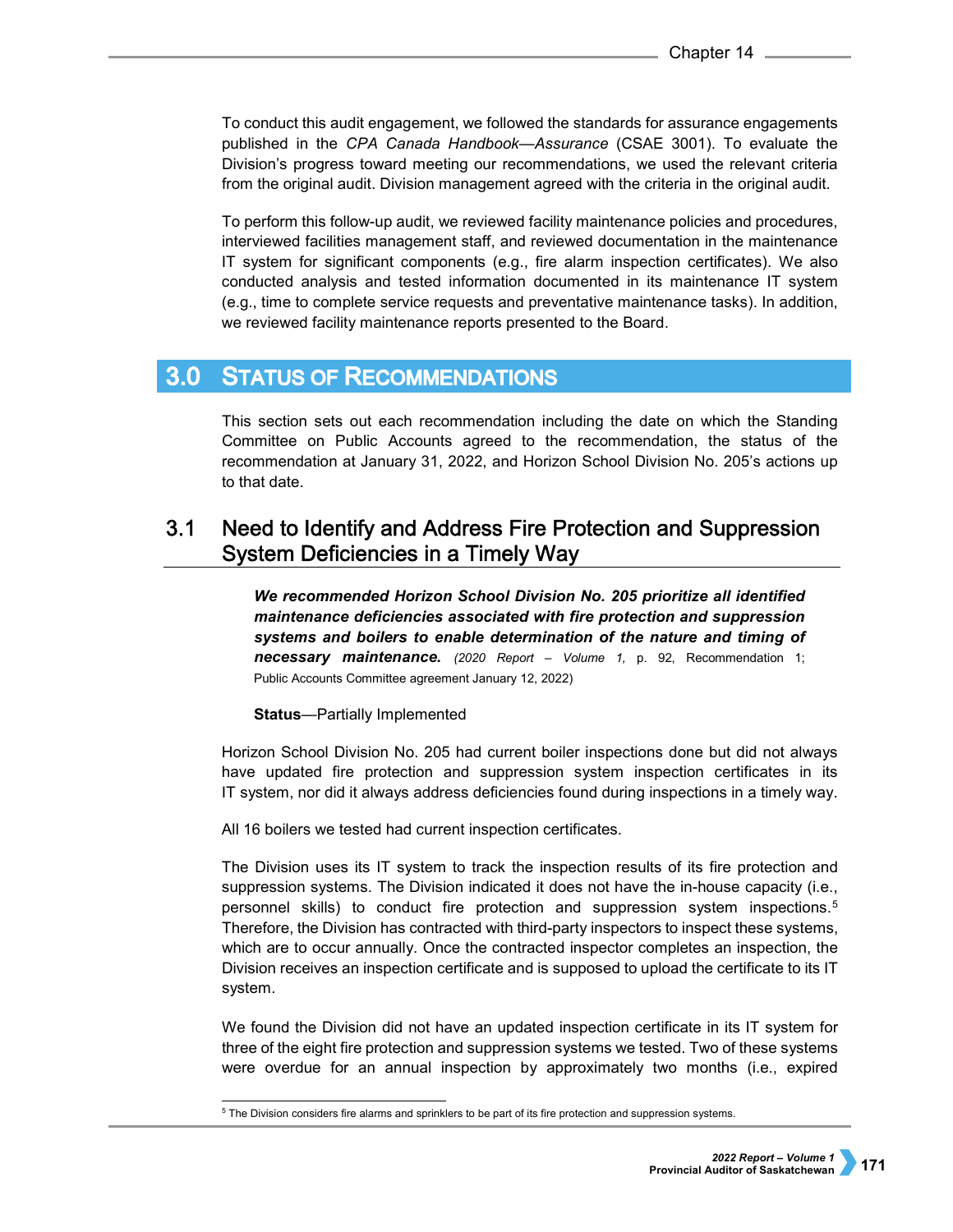inspection certificate on file) at January 2022; one system had an inspection done but the certificate was not on file. Management told us inspectors experienced delays in completing inspections because of the COVID-19 pandemic.

During annual inspections, the contracted inspector identifies and documents deficiencies (e.g., fire extinguishers due for replacement, emergency lights failed 30-minute test) with the Division's fire protection and suppression systems on the inspection certificates. For example, emergency lights need to be kept in working order in order to guide people to safety quickly and effectively in the event of a fire. The Division uses the third-party inspectors to resolve any identified deficiencies.

For the eight fire protection and suppression systems tested, we found three instances where the inspector identified deficiencies, but the Division had not addressed the deficiencies as at November 2021. Fire suppression system components need periodic replacing to keep the system fully functioning. Management told us it delayed the completion of repairs to the three fire suppression systems until a time when staff and students were away from the school (i.e., scheduled repairs during Easter break [April 2022] to avoid sprinklers leaking water onto staff and students).

For the 16 boilers we tested, we found two instances where the inspector identified deficiencies.[6](#page-3-0) One of the boilers had identified deficiencies addressed in January 2022. Management told us the remaining deficiency was delayed in getting addressed as the contractor was waiting on parts needed to make the repair (vendor projected a four-month delivery delay).

Prioritizing inspections as well as identified maintenance deficiencies associated with fire protection and suppression systems provide safe environments for all students and staff.<sup>7</sup>

## $3.2$ Tracking of All Significant Components In Progress

*We recommended Horizon School Division No. 205 develop a strategy to better use its maintenance IT system to plan, track, and monitor maintenance of its facilities and significant components. (2020 Report – Volume 1,* p. 92, Recommendation 2; Public Accounts Committee agreement January 12, 2022)

**Status**—Partially Implemented

Horizon School Division No. 205 began the process of including all its significant components in its maintenance IT system to enable better tracking of completed and uncompleted maintenance, but still has more work to do.

As of January 2022, the Division has not developed a strategy to better use its maintenance IT system to plan, track, and monitor maintenance of its facilities and significant components. The Division considers assets such as heating, cooling, ventilation systems;

 <sup>6</sup> The Division employs staff who resolve any deficiencies identified during boiler inspections.

<span id="page-3-1"></span><span id="page-3-0"></span><sup>7</sup> Saskatchewan adopts the National Fire Code by regulation under provisions of *The Fire Safety Act* as the standard for fire safe operation of buildings and facilities. The National Fire Code establishes three core objectives: safety, health, and fire protection of buildings and facilities.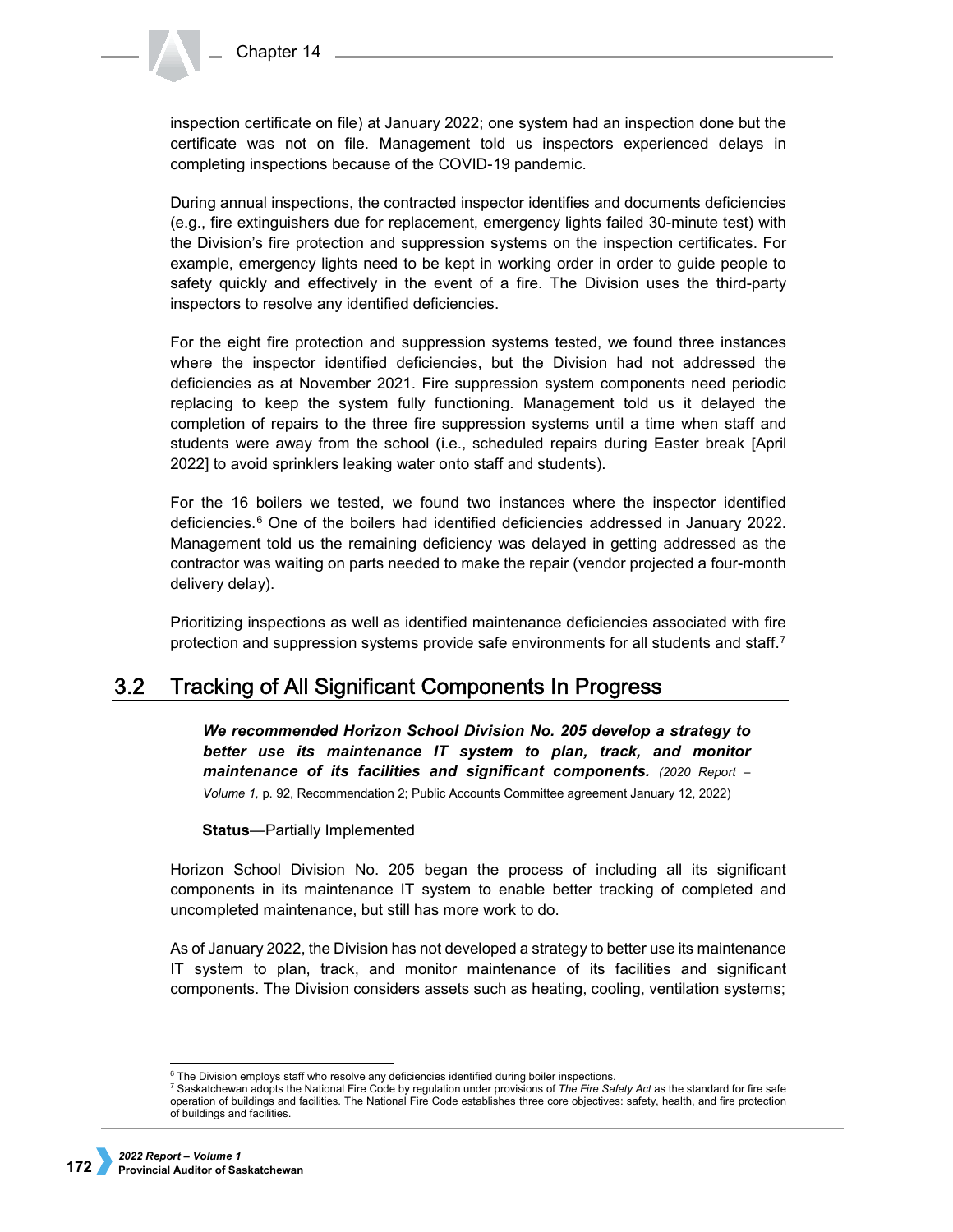roofs; and fire protection and suppression systems to be significant. However, it has not documented its definition of a significant component. A clear definition would assist future staff in understanding which assets the Division considers significant components and require tracking.

The Division uses unique asset barcodes to identify and track each significant component. Facilities management staff (e.g., an electrician and plumbers) attached asset barcodes on all major building components such as heating systems, fire alarm panels, and HVAC units. However, the Division indicated that it still has three to five more years of work to complete attaching asset barcodes on all of the Division's assets (i.e., both significant and insignificant components).

The Division plans to update information on significant components in its maintenance IT system as it replaces and installs them. Division staff will record asset condition and useful life for significant components.

The maintenance IT system uses condition and expected replacement year information for significant components to calculate a facility condition index and amount of deferred maintenance.<sup>8</sup> Of the six significant components we tested, we found:

- Three components where the IT system did not contain information on the asset's condition
- One component where the IT system did not contain information on the asset's life expectancy

Tracking key information for all significant components in the maintenance IT system would enhance the Division's ability to plan for and monitor the maintenance of its facilities and significant components. It would also enable the Division to use the system to monitor changes in the facility condition index and in deferred maintenance to help determine whether it is doing the right maintenance at the right time.

## $3.3$ **Proper Updates in the Maintenance IT System Needed**

*We recommended staff of Horizon School Division No. 205 maintain up-todate and accurate information in its maintenance IT system about completion of assigned maintenance activities. (2020 Report – Volume 1,* p. 97, Recommendation 3; Public Accounts Committee agreement January 12, 2022)

**Status**—Partially Implemented

Horizon School Division No. 205 staff are not always documenting, in the Division's IT systems, the completion of maintenance activities performed or accurately reflecting the work outstanding to resolve a maintenance activity.

<span id="page-4-0"></span> $^8$  Facility condition index is a performance indicator used to evaluate the current condition of a building. It is measured on a scale  $^8$ of 0% to 100%, with a lower percentage showing a building is in poorer condition.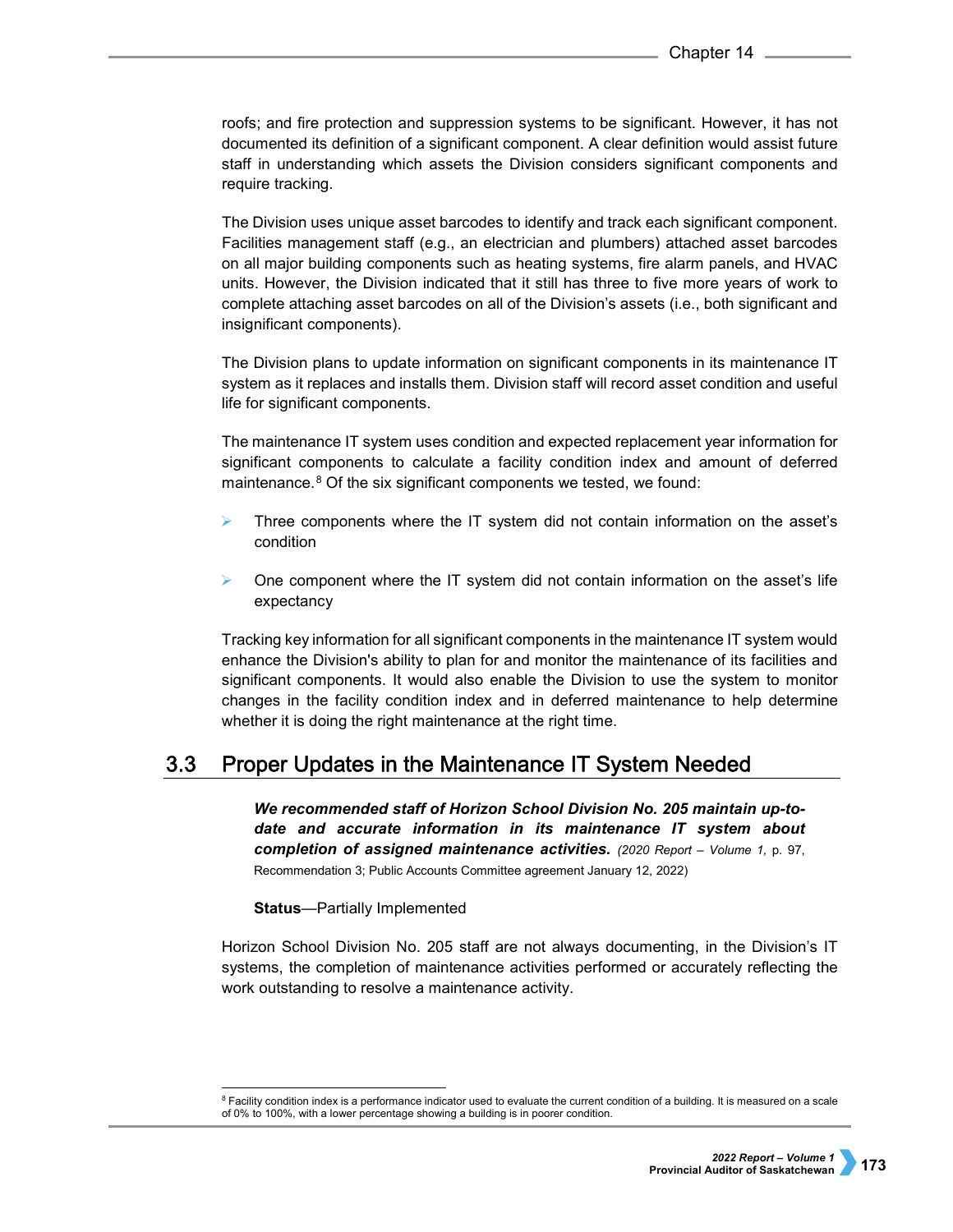The Division expects staff to complete assigned maintenance (service request/ preventative maintenance) within assessed priority or stated timeframes, and document the completion of maintenance in the appropriate module of the maintenance IT system.<sup>[9,](#page-5-0)[10](#page-5-1)</sup>

For 50 service requests we tested, we found staff had not appropriately updated the IT system for nine service requests:

 Five urgent service requests (out of 10 tested) completed later than expected, ranging from one to six days late. An example of an urgent request was the repair of a leaking roof.

Management noted that in two instances, staff completed the repair, but had not updated the system accordingly. In two more instances, staff did a preliminary fix to address urgent service requests and should have updated the system to downgrade the priority rating for the remainder of the fix. For the remaining instance, staff had not completed timely repair, with no explanation in the system as to why. Documenting the completion of maintenance service requests or reasons why maintenance was not completed gives management key information to enable monitoring of maintenance staff performance.

- One high-priority service request (out of 10 tested) completed one day later than expected; however, staff should have downgraded the priority based on their assessment (e.g., management did not agree with the high-priority rating).
- Three medium-priority service requests (out of seven tested) completed later than expected, ranging from five to 61 days past the expected completion date. Management told us, in all instances, staff should have downgraded the service request in the system to low priority, but had not.
- Division staff completed all 23 low-priority service requests within the expected period.

For 18 preventative maintenance tasks we tested, we found:

- Two March 2022 monthly maintenance tasks marked as completed in the system at October 2020 and January 2021, which was not possible (i.e., work was planned monthly)
- Division staff completed the remaining 16 tasks within the expected timeframe

Effectively monitoring the completion status of maintenance activities helps ensure Division staff complete maintenance as expected, which reduces further deficiencies with the Division's facilities or significant components.

<span id="page-5-0"></span><sup>&</sup>lt;sup>9</sup> Preventative maintenance tasks are routine repairs and inspections intended to assist in systematic correction of emerging failures before they occur, or before they develop into major defects. Service requests are requests for minor maintenance (reactive maintenance) initiated through the service request module.

<span id="page-5-1"></span>The Division classifies service requests into four priorities: urgent, high, medium and low. It expects maintenance staff to address urgent service requests within one day; high-priority service requests within five days; medium-priority service requests within 15 days; and low-priority requests are schedule and weather-dependent. In our sample, facilities management staff closed low-priority service requests between one and 44 days.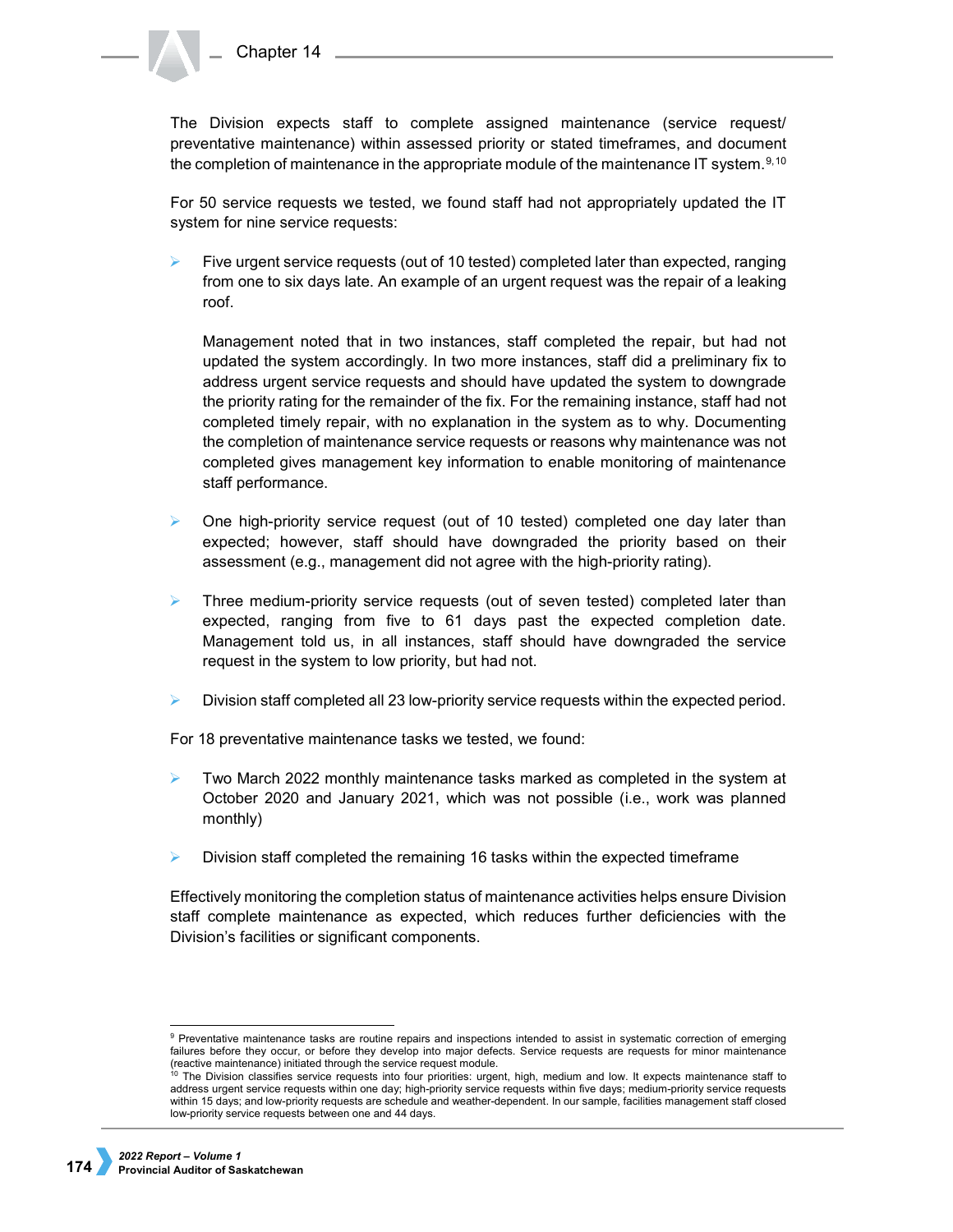*We recommended Horizon School Division No. 205 actively monitor the timeliness of completion of requested and expected maintenance. (2020 Report – Volume 1,* p. 98, Recommendation 4; Public Accounts Committee agreement January 12, 2022)

**Status**—Partially Implemented

Horizon School Division No. 205 monitors completion timeliness of requested and expected maintenance, but does not check the quality of information tracked in its maintenance IT system.

The Division assigns clear responsibility for staff to monitor maintenance activity performance, and its maintenance procedures require the Manager of Facility Services to monitor the ongoing operation of clean, safe, and well-maintained facilities. Management indicated it reviews information in the maintenance IT system weekly and monthly to capture any lagging service requests or preventative maintenance tasks, but it does not verify the quality of the information.

Without effectively monitoring the timeliness of maintenance activity completion and reviewing maintenance information in the maintenance IT system for quality, there is increased risk of maintenance not being completed as expected.

#### $3.4$ Regular Maintenance Reports Provided to the Board

*We recommended Horizon School Division No. 205 provide its Board with periodic, comprehensive maintenance reports about the results of its maintenance activities (e.g., facilities' condition, deferred maintenance) and anticipated impact to inform decision-making. (2020 Report – Volume 1,* p. 99, Recommendation 5; Public Accounts Committee agreement January 12, 2022)

## **Status**—Implemented

Since 2020, Horizon School Division No. 205's management began providing the Board with annual reporting about the facility condition index of its schools and planned versus completed preventative maintenance activities. Management continued providing monthly reports on its maintenance activities.

The Division's Board Policy Handbook requires management to provide the Board with periodic reports on maintenance activities, along with information about facility project budgets, schedules, and variance reports.

The Board receives:

 Monthly reports (Facility Services Report): includes planned maintenance costs, project status updates (i.e., timelines associated with the maintenance task and indication whether still on schedule).